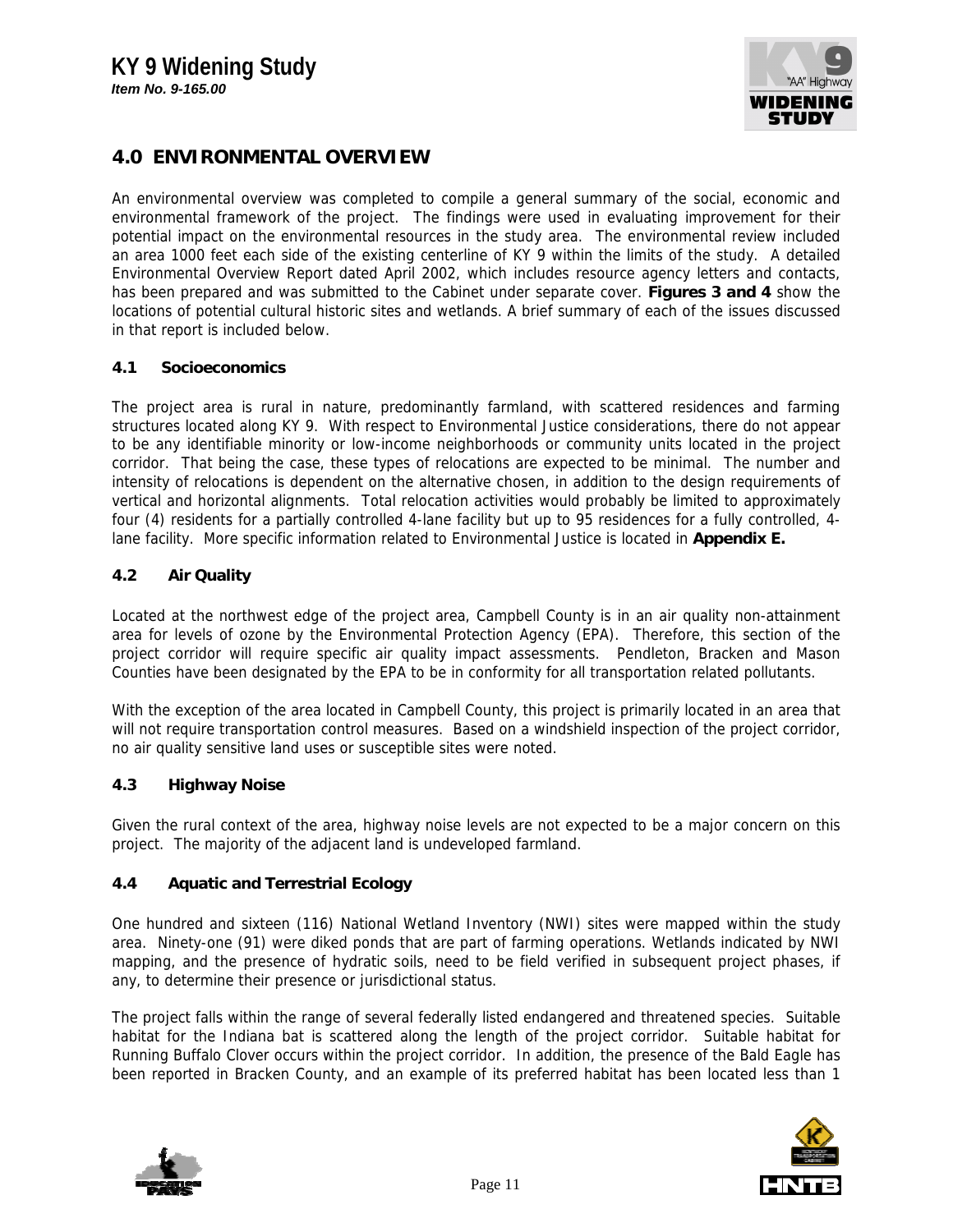

mile from the corridor. These issues must be further examined in subsequent project phases, if any, to determine any adverse impacts.

### **4.5 Cultural Historic Resources Evaluation**

A file search of the Kentucky Heritage Council identified seventeen (17) properties located within the project corridor that had been previously documented. Two sites are on the National Register of Historic Places, the Immaculate Conception Catholic Church and Cemetery, and the Walcott Bridge near the KY 1159 intersection. The Walcott Bridge was dismantled in May, 1999. The bridge is currently being relocated approximately 500 feet upstream from its original location, with the original historical abutments remaining in place. A windshield survey of the project corridor located twenty (20) additional potential cultural historic properties. Thirteen (13) of the sites appear to be potentially eligible for inclusion in the National Register of Historic Places. A final determination of eligibility and National Register boundaries was beyond the scope of the current study.

#### **4.6 Archaeological Resources Evaluation**

Based on a review of existing and historical documents, eight (8) previously recorded archaeological sites are located within the study area but only four (4) of those sites are located within the area of potential effect. Any unrecorded sites would most likely be prehistoric open habitation sites without mounds on historic farms or properties. Since there have been relatively few archaeological surveys completed in the project area, it is likely that intact historic and prehistoric deposits that will qualify for listing in the National Register are present. Since there is a strong likelihood of encountering significant sites during this project, coordination efforts need to proceed as soon as practicable during future project phases, if any.

# **4.7 UST/Hazmat Considerations**

A search of government records and a preliminary screening/windshield survey was conducted to locate any sites or facilities that may harbor substances or underground storage tanks (UST). No unregistered or abandoned UST locations, illegal waste sites or other suspicious areas that would harbor hazardous materials were observed. No underground storage tank locations or above ground storage/heating oil tanks were encountered during the initial survey of the project corridor. In addition, no significant hazardous materials or underground storage tank issues are anticipated for this project, regardless of the alternate selected.

# **5.0 GEOTECHNICAL OVERVIEW**

The project area is located within the eastern portion of the Eden Shale Belt Subsection and has a characteristic topography of predominantly steep slopes and sinuous ridges separated by closely spaced narrow valleys. Limestone and shale underlie the majority of the soils within the project corridor. The dominant soil association is the Lowell-Faywood-Nicholson that is found on limestone and shale ridges and is composed of soils that are deep to moderately deep, well drained and have clayey sub-soils. Streams in the project area are generally perennial and are either direct tributaries to the Ohio River or the Licking River watershed. These conditions would result in large quantities of cut/fill required for any widening improvement; reductions could be achieved by use of retaining walls where applicable. No geotechnical conditions were found that would preclude the widening of KY 9. A summary of the geotechnical findings is located in **Appendix F**.



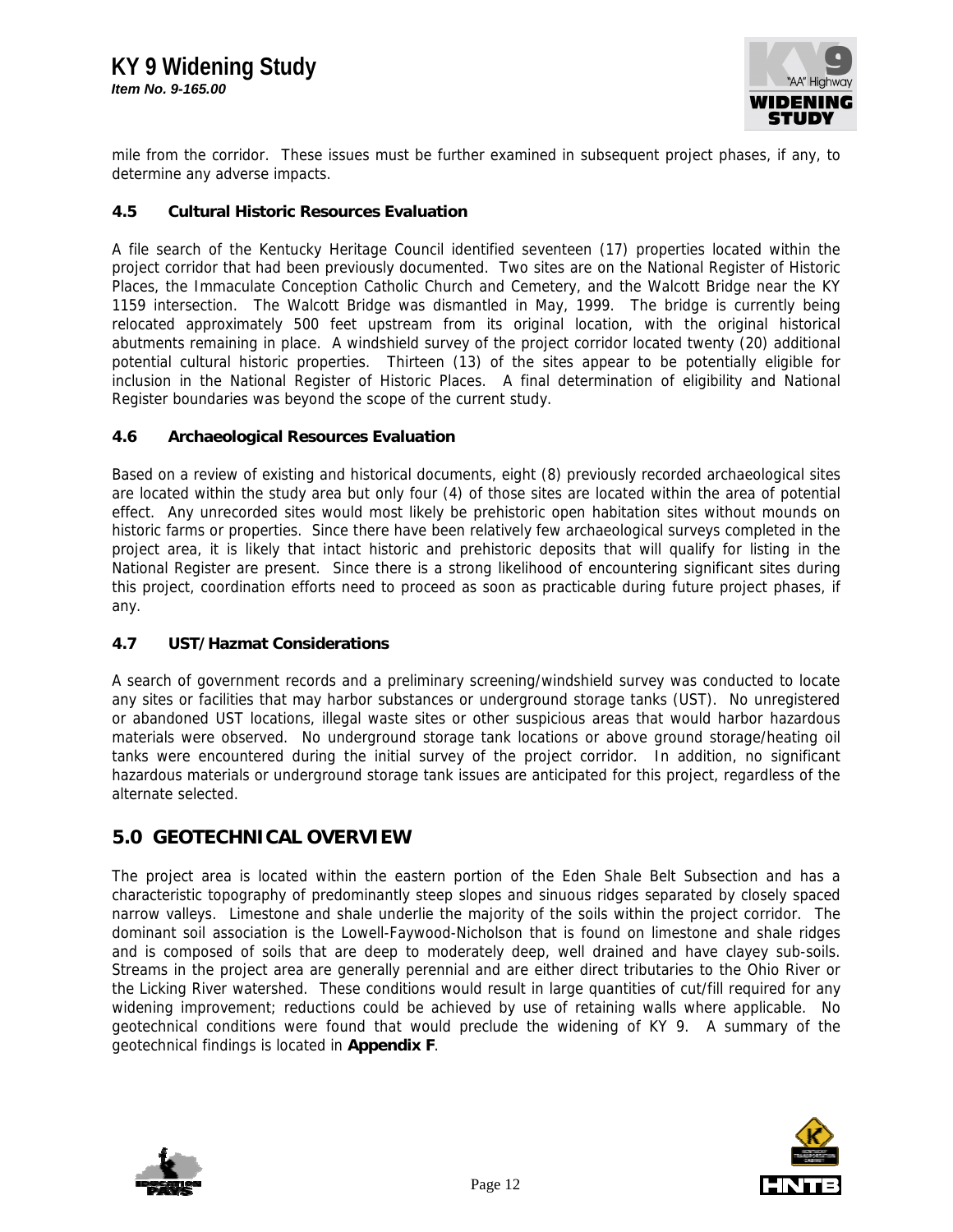

**FIGURE 3 – ENVIRONMENTAL OVERVIEW EAST-SIDE OF CORRIDOR**